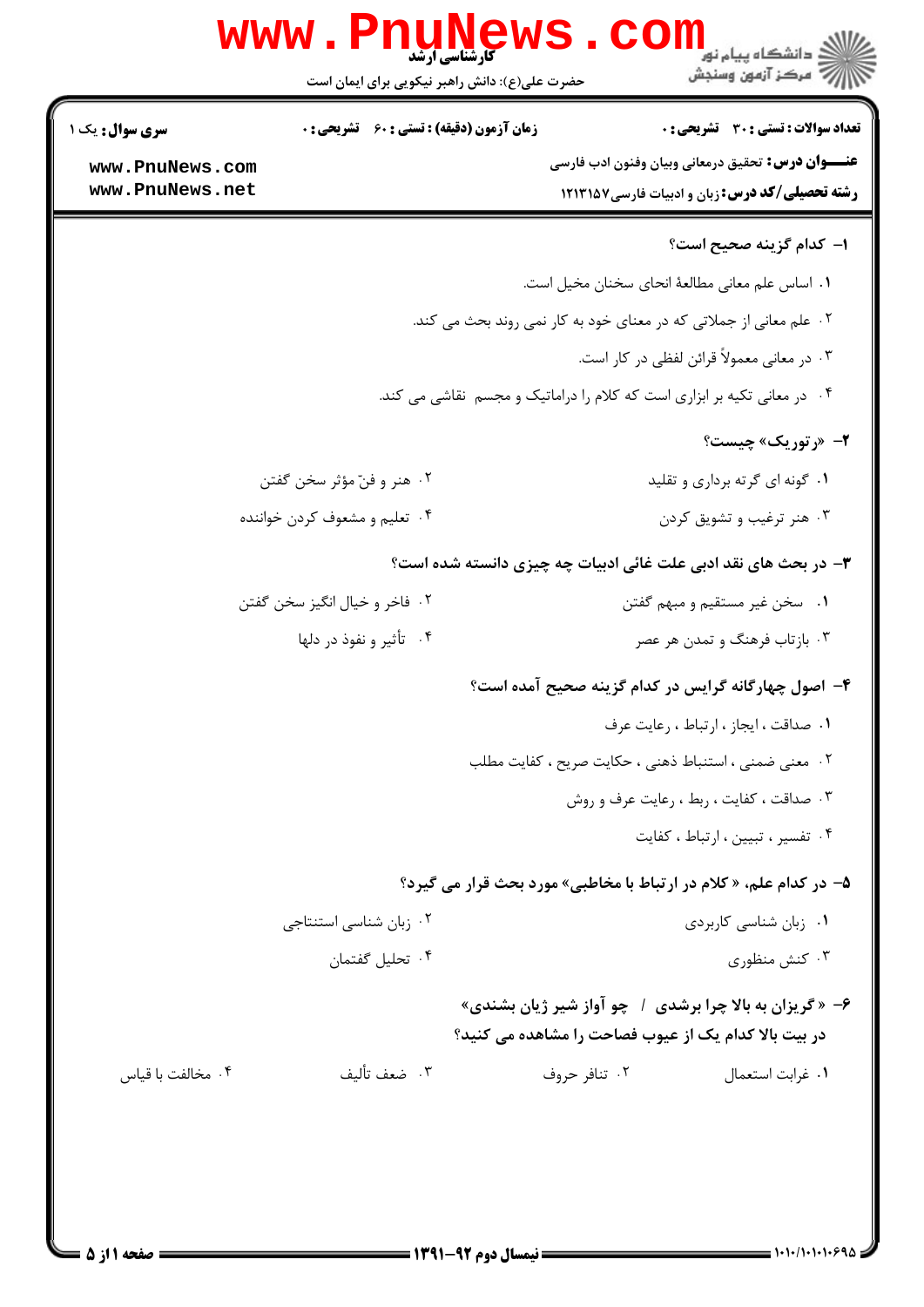|                                    | www.PnuNews                                                                             |                 | د دانشڪاه پيام نور <mark>− .</mark><br>ر <i>⊂ مرڪ</i> ز آزمون وسنڊش                                                |
|------------------------------------|-----------------------------------------------------------------------------------------|-----------------|--------------------------------------------------------------------------------------------------------------------|
|                                    | حضرت علی(ع): دانش راهبر نیکویی برای ایمان است                                           |                 |                                                                                                                    |
| سری سوال: ۱ یک                     | زمان آزمون (دقیقه) : تستی : 60 ٪ تشریحی : 0                                             |                 | تعداد سوالات : تستى : 30 ٪ تشريحي : 0                                                                              |
| www.PnuNews.com<br>www.PnuNews.net |                                                                                         |                 | <b>عنــــوان درس:</b> تحقیق درمعانی وبیان وفنون ادب فارسی<br><b>رشته تحصیلی/کد درس:</b> زبان و ادبیات فارسی۷۵۷۱۳۱۵ |
|                                    |                                                                                         |                 | ۷- در کدام گزینه، غرض ثانویه ی جمله ی خبری، اظهار انبساط است؟                                                      |
|                                    | ۰۱ روز هجران و شب فرقت یار آخر شد ۱ زدم این فال و گذشت اختر و کار آخر شد                |                 |                                                                                                                    |
|                                    |                                                                                         |                 | ۰۲ بیا که رایت منصور پادشاه رسید ۱ نوید فتح و بشارت به مهر و ماه رسید                                              |
|                                    |                                                                                         |                 | ۰۳ شکر ایزد که میان من و او صلح افتاد ۱ قدسیان رقص کنان ساغر شکرانه زدند                                           |
|                                    |                                                                                         |                 | ۰۴ نومید هم مباش که مستان روزگار ۱ ناگه ز یک ترانه به منزل رسیده اند                                               |
|                                    |                                                                                         |                 | ۸– در کدام گزینه هدف از تنکیر مسندالیه «تعظیم» و «مبالغه» می باشد؟                                                 |
|                                    |                                                                                         |                 | ۰۱ نادری پیدا نخواهد شد امید / کاشکی اسکندری پیدا شود                                                              |
|                                    |                                                                                         |                 | ۰۲ مگر بویی از عشق مستت کند / طلبکار عهد الستت کند                                                                 |
|                                    |                                                                                         |                 | ۰۳ نیم نانی گر خورد مرد خدای ۱ بذل درویشان کند نیمی دگر                                                            |
|                                    |                                                                                         |                 | ۰۴ یکی بر سر شاخ بن می برید ۱ خداوند بستان نظر کرد و دید                                                           |
|                                    |                                                                                         |                 | <b>۹- مراد از «مسند» در علم معانی چیست؟</b>                                                                        |
|                                    | ۰۲ خبری که درباره جمله می دهد.                                                          |                 | ٠١ صفت يا اسمى كه به مسنداليه نسبت داده مى شود.                                                                    |
|                                    | ۰۴ گزاره ای که همواره غیر مستقیم بیان می شود.                                           |                 | ۰۳ گزاره ای که به نهاد نسبت داده می شود.                                                                           |
|                                    |                                                                                         |                 | +ا– در کدام گزینه «قصر تعیین» مشاهده می کنید؟                                                                      |
|                                    |                                                                                         |                 | ٠١ عبادت به جز خدمت خلق نيست ١ به تسبيح و سجاده و دلق نيست                                                         |
|                                    |                                                                                         |                 | ۰۲ نبینی جز مرا نظمی محقق / نیابی جز مرا نثری مبرهن                                                                |
|                                    |                                                                                         |                 | ۰۳ مرا بسود و فروریخت هر چه دندان بود ۱ نبود دندان لا ، بل چراغ تابان بود                                          |
|                                    |                                                                                         |                 | ۰۴ نامم ز کارخانه عشاق محو باد / گر جز محبت تو بود شغل دیگرم                                                       |
|                                    | 11– «ساقی سیم ساق من گر همه دُرد می دهد   /    کیست که تن چو جام می، جمله دهن نمی کند؟» |                 | غرض از پرسش بیت بالا در کدام گزینه آمده است؟                                                                       |
| ۰۴ بيان تعجّب و حيرت               | ۰۳ استفهام تقریری                                                                       | ۰۲ تمنّی و آرزو | ۰۱ استفهام انکاری                                                                                                  |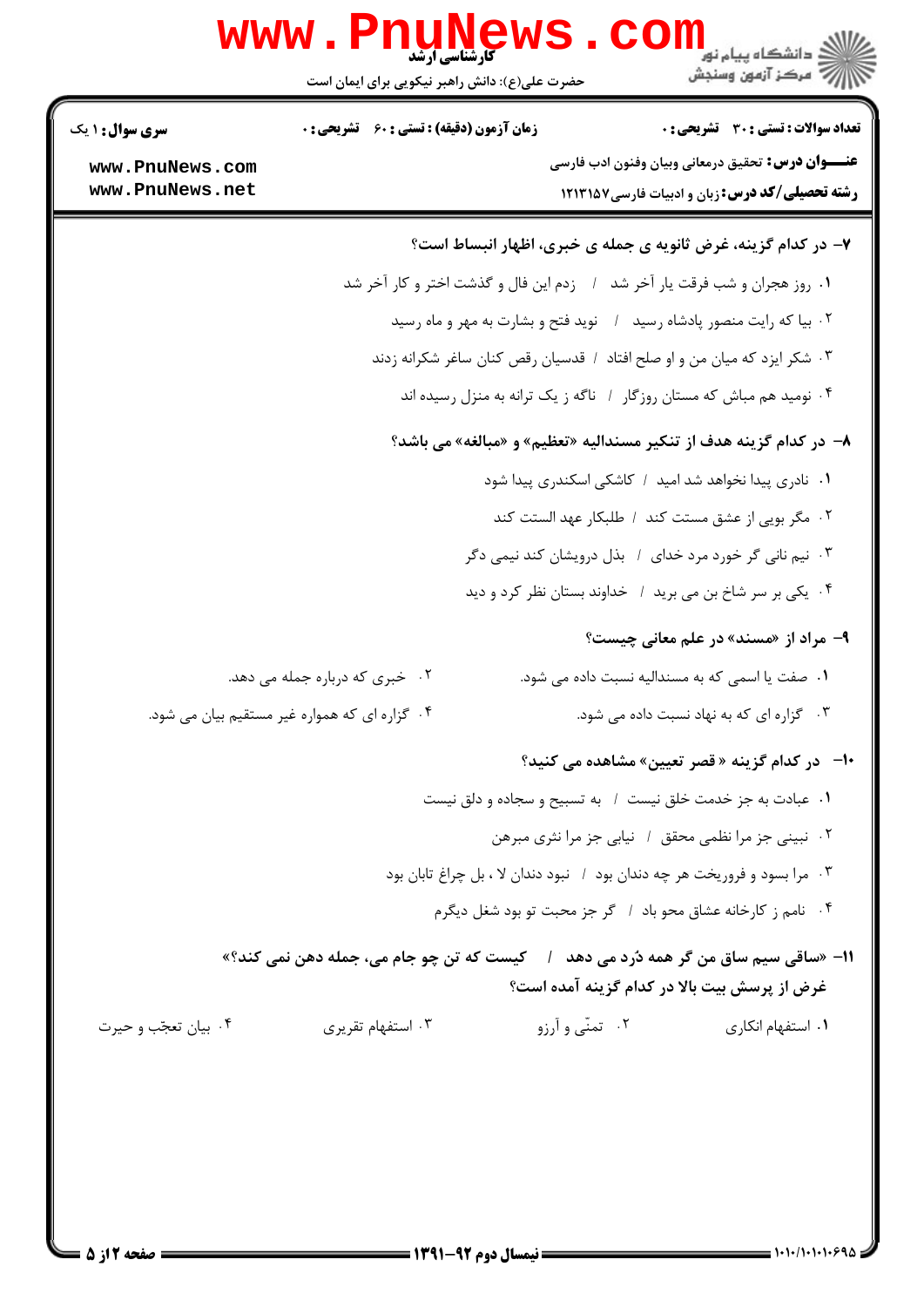|                                                              | <b>WWW .</b><br><b>کارشناسی ارشد</b><br>حضرت علی(ع): دانش راهبر نیکویی برای ایمان است                                                                                                                                                                                                                               |                                                                                                                                                                                                                                                                                               | د دانشگاه پيام نو <mark>ر</mark><br>ر آمرڪز آزمون وسنڊش |
|--------------------------------------------------------------|---------------------------------------------------------------------------------------------------------------------------------------------------------------------------------------------------------------------------------------------------------------------------------------------------------------------|-----------------------------------------------------------------------------------------------------------------------------------------------------------------------------------------------------------------------------------------------------------------------------------------------|---------------------------------------------------------|
| <b>سری سوال : ۱ یک</b><br>www.PnuNews.com<br>www.PnuNews.net | <b>زمان آزمون (دقیقه) : تستی : 60 ٪ تشریحی : 0</b>                                                                                                                                                                                                                                                                  | <b>عنــــوان درس:</b> تحقیق درمعانی وبیان وفنون ادب فارسی<br><b>رشته تحصیلی/کد درس:</b> زبان و ادبیات فارسی1۲۱۳۱۵۷                                                                                                                                                                            | <b>تعداد سوالات : تستی : 30 ٪ تشریحی : 0</b>            |
|                                                              | ٠١ ساقيا اين معجبان آب و گل را مست كن ١ تا بداند هر يكي كو از چه دولت دور بود<br>۰۴ یا خلوتی برآور یا برقعی فروهل ۱ ورنه به شکل شیرین ، شور از جهان برآری<br>۰۱ روی اگر باز کند حلقه سیمین در گوش / همه گویند که این ماهی و آن پروین است<br>۰۲ نامم به عاشقی شد و گویند توبه کن ۱ توبت کنون چه فایده دارد که نام شد | ۱۲- در کدام یک از گزینه های زیر هدف از بیان جمله امری «تعریض» است؟<br>۰۲ گفت اگر آسان نماید این به تو ۱ این چنین آسان یکی سوره بگو<br>٠٣ مي باش طبيب عيسوى هش ١ امّا نه طبيب آدمي كش<br>۱۳- در کدام گزینه « ایجاز قصر» مشاهده می کنید؟<br>۰۳ خویشتن را وداع کن رستی ۱ عقد با حور بی گمان بستی |                                                         |
| ۰۴ التفات                                                    | ۱۴- اگر جمله دوم برای رفع شبهه و توهّم از جملهٔ اول بیاید به آن چه می گویند؟<br>۰۳ تعریف                                                                                                                                                                                                                            | ۰۴ پی مصلحت مجلس آراستند ۱ نشستند و گفتند و برخاستند<br>۰۲ احتراس                                                                                                                                                                                                                             | ۰۱ ایغال                                                |
|                                                              | ۰۳ ای دل بشارتی دهمت محتسب نماند ۱ وز می جهان پر است و بت میگسار هم<br>۰۴ واعظان کاین جلوه در محراب و منبر می کنند ۱ چون به خلوت می روند آن کار دیگر می کنند<br>۱۶- «ماجرای من و معشوق مرا پایان نیست   /   هر چه آغاز ندارد نپذیرد انجام»                                                                          | ۱۵– در کدام گزینه «تعریض» مشاهده نمی شود؟<br>٠١ صوفي نهاد دام و سر حقّه باز كرد ١ بنياد مكر با فلك حقّه باز كرد<br>٠٢ جماعتي كه نظر را حرام مي دانند ١ نظر حرام بكردند و خون خلق حلال                                                                                                         |                                                         |
| ۰۴ شبه کمال اتصال                                            | ۰۳ کمال انقطاع                                                                                                                                                                                                                                                                                                      | در بیت بالا کدام یک از موارد زیر را مشاهده می کنید؟<br>٠١ شبه كمال انقطاع مسمع ٢٠ كمال اتصال                                                                                                                                                                                                  |                                                         |
| ۰۴ کنایه                                                     | ۰۳ تشبیه<br>۱۸- به ابزار انتقال و انعکاس جهان و وجود به دنیای زبان و ادبیات ، چه می گویند؟                                                                                                                                                                                                                          | ۱۷- مهمترین مبحث «بلاغت» و به اعتباری «ادبیات» چیست؟<br>۰۲ مجاز                                                                                                                                                                                                                               | ۰۱ استعاره                                              |
| ۰۴ ابزار تداعی                                               | متدولوژي $\cdot$ ۳                                                                                                                                                                                                                                                                                                  | ۰۲ ابزار بازنمایی                                                                                                                                                                                                                                                                             | ۰۱ ابزار شبیه سازی                                      |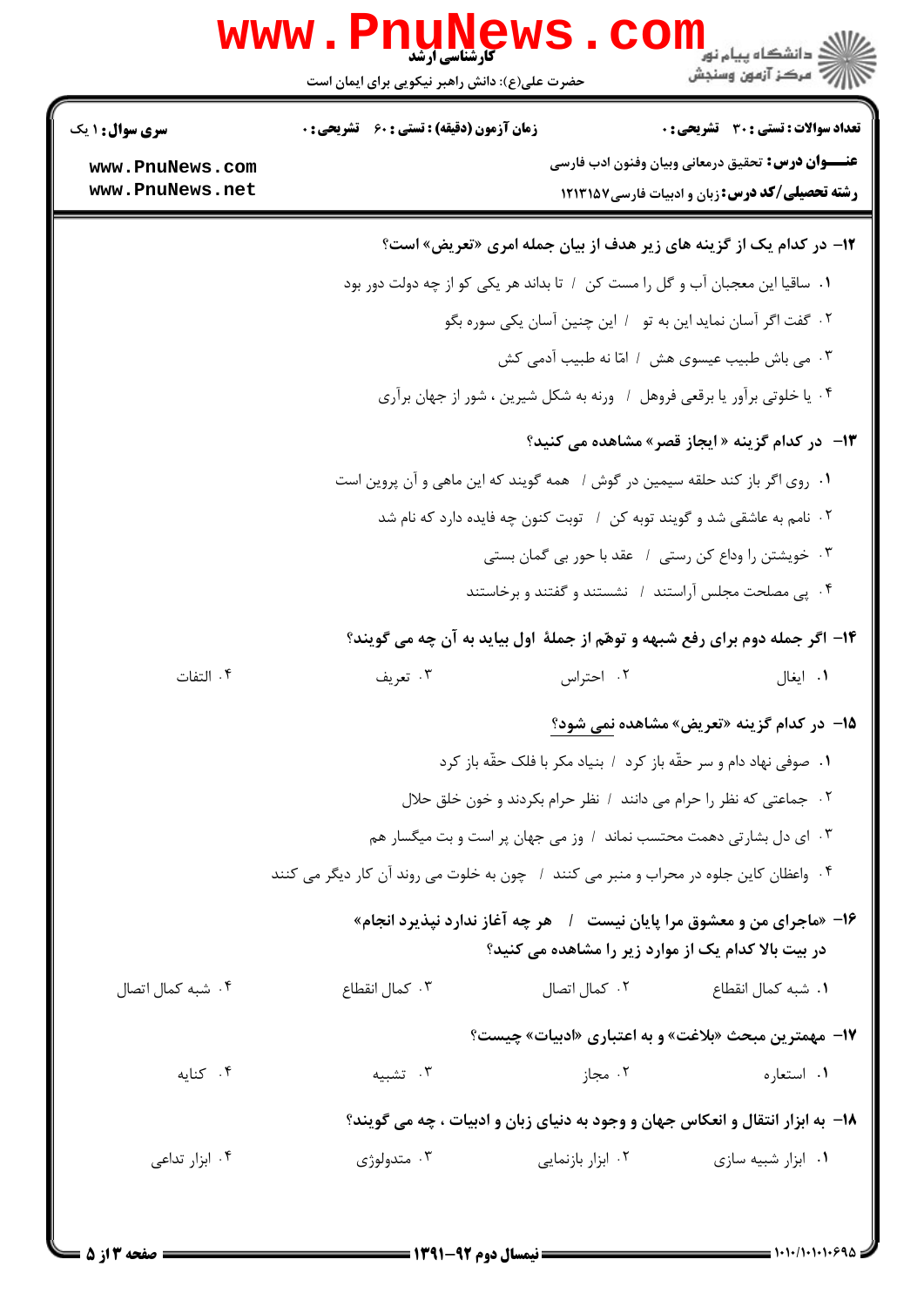|                                    | <b>گارشناسی ارشد</b><br>حضرت علی(ع): دانش راهبر نیکویی برای ایمان است | ≦ دانشگاه پيام نو <mark>ر</mark><br>رآب مرڪز آزمون وسنڊش                                                                             |
|------------------------------------|-----------------------------------------------------------------------|--------------------------------------------------------------------------------------------------------------------------------------|
| <b>سری سوال : ۱ یک</b>             | <b>زمان آزمون (دقیقه) : تستی : 60 ٪ تشریحی : 0</b>                    | <b>تعداد سوالات : تستی : 30 ٪ تشریحی : 0</b>                                                                                         |
| www.PnuNews.com<br>www.PnuNews.net |                                                                       | <b>عنــــوان درس:</b> تحقیق درمعانی وبیان وفنون ادب فارسی<br><b>رشته تحصیلی/کد درس:</b> زبان و ادبیات فارسی۷۵۷ ۱۲۱۳۱                 |
|                                    |                                                                       | ۱۹- در کدام گزینه مضاف به جای تمام اضافه به کار رفته است؟                                                                            |
|                                    |                                                                       | ۰۱ چو زاغ شب به جابلسا رسید از حد جابلقا ۱ برآمد صبح رخشنده ، چو از یاقوت عنقایی                                                     |
|                                    |                                                                       | ۰۲ من ملک بودم و فردوس برین جایم بود ۱ آدم آورد در این دیر خراب آبادم                                                                |
|                                    |                                                                       | ۰۳ آن خانه لطیف است نشان هاش بگفتید  /  از خواجه آن خانه نشانی بنمایید                                                               |
|                                    |                                                                       | ۰۴ ای که نصیحتم کنی کز پی دیگری مرو ۱ در نظر سبکتکین عیب ایاز می کنی                                                                 |
|                                    |                                                                       | <b>۲۰</b> - « و من به آن زن کوچک برخوردم / که چشم هایش مانند لانه های خالی سیمرغان بودند.»<br>در شعر بالا چه نوع تشبیهی دیده می شود؟ |
| ۰۴ عقلی                            | ۰۳ وهمي و خيالي                                                       | ۰۱ خیالی<br>۰۲ وهمی                                                                                                                  |
|                                    |                                                                       | <b>۲۱</b> - کدام یک از تشبیهات گزینه های زیر «مقید بالذات» است؟                                                                      |
|                                    |                                                                       | ۰۱ زندگی در آن وقت صفی از نور و عروسک بود.                                                                                           |
|                                    |                                                                       | ۰۲ ز روی دوست دل دشمنان چه دریابد / چراغ مرده کجا شمع آفتاب کجا                                                                      |
|                                    |                                                                       | ۰۳ چون خطاب یار شیرین لذیذ / مست کرد آن بانگ آبش چون نبیذ                                                                            |
|                                    |                                                                       | ۰۴ شکوفه بر سر شاخ است چون رخسارهٔ جانان ۱ بنفشه بر لب جوی است چون جرارهٔ دلبر                                                       |
|                                    |                                                                       | ۲۲- در چه حالتی تشبیه، هنری تر است؟                                                                                                  |
|                                    |                                                                       | ۰۱ هر قدر زاویه تشبیه بسته تر باشد یعنی ربط مشبه و وجه شبه دورتر باشد.                                                               |
|                                    |                                                                       | ۲. هر قدر زاویه تشبیه تنگ تر باشد یعنی ربط و شباهت بین مشبه و مشبه به واضح تر باشد.                                                  |
|                                    |                                                                       | ۰۳ هر قدر زاویه تشبیه بازتر باشد یعنی ربط مشبه و مشبه به دورتر باشد.                                                                 |
|                                    |                                                                       | ۴. وقتی وجه شبه و ادات تشبیه در کلام ذکر نشود.                                                                                       |
|                                    |                                                                       | <b>۲۳</b> - در کدام گزینه «تشبیه جمع» وجود دارد؟                                                                                     |
|                                    |                                                                       | ٠١ كاج نزديك / مثل انبوه فهم / صفحة سادة فصل را سايه مي زد.                                                                          |
|                                    |                                                                       | ۲. فکر آهسته بود / آرزو دور بود / مثل مرغی که روی درخت حکایتی بخواند.                                                                |
|                                    |                                                                       | ۰۳ شب در تمام پنجره های پریده رنگ / مانند یک تصور مشکوک / پیوسته در تراکم و طغیان بود.                                               |
|                                    |                                                                       | ۰۴ ماه / رنگ تفسیر مس بود / مثل اندوه تفهیم بالا می آمد.                                                                             |
|                                    |                                                                       |                                                                                                                                      |